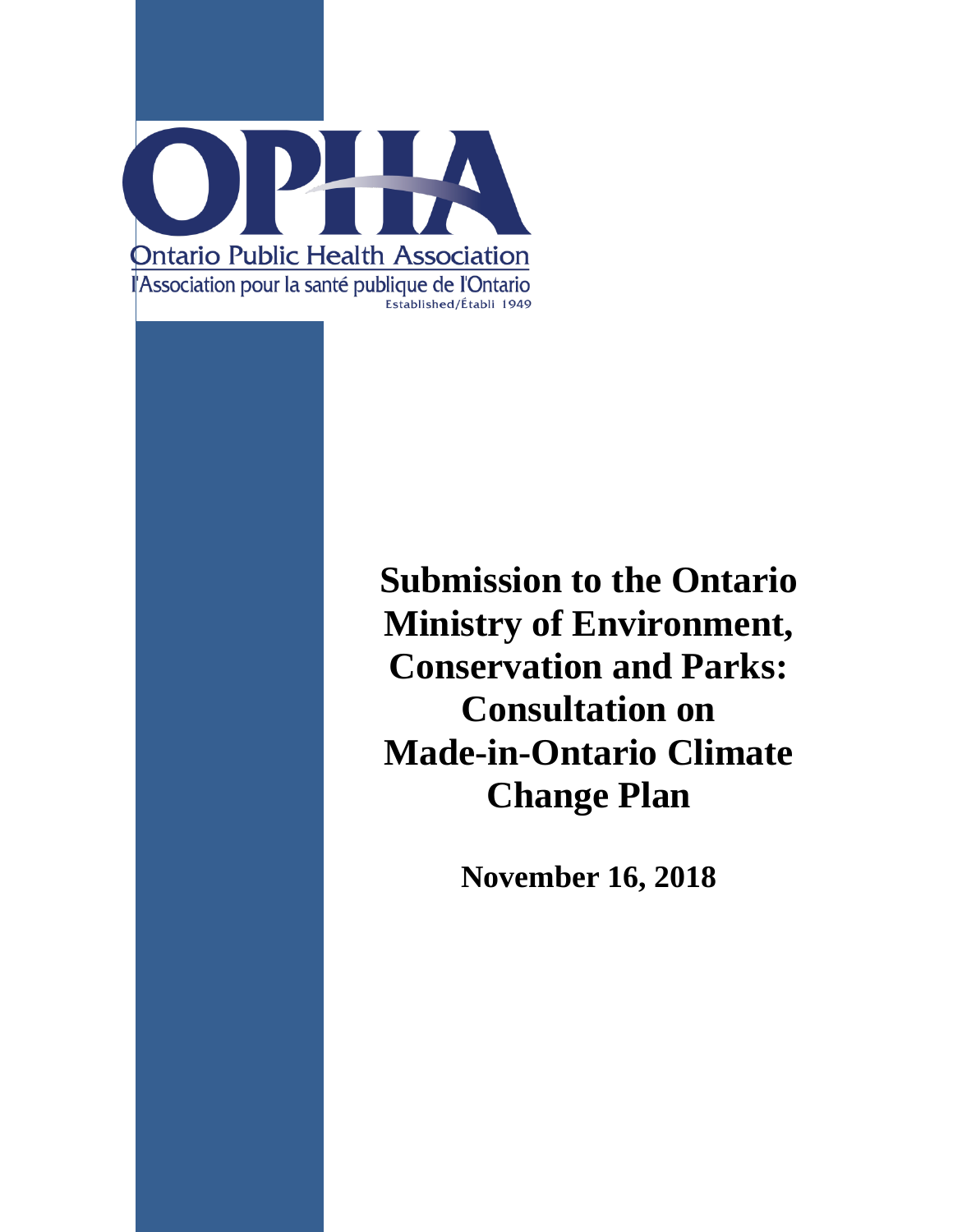

#### **Overview**

The Ontario Public Health Association has prepared this submission in response to the Ontario Ministry of Environment, Conservation and Parks' consultation on a new climate change plan for Ontario.

OPHA is pleased to see that the Ontario Government is committed to creating a climate change plan that is focussed on these key areas:

- 1. Understanding the effects of climate change in our communities to better prepare and strengthen our resiliency;
- 2. Ensuring that polluters are held accountable and creating dedicated measures to reduce GHG emissions;
- 3. Establishing an Emission Reduction Fund that will be invested in solutions to reduce emissions; and
- 4. Solutions that put people first.

OPHA has formulated the following recommendations to support these efforts. These recommendations are further expanded in sections 1 to 4 below.

OPHA recommends that the Ontario Government:

- Support the current evidence-based work of public health units across Ontario to assess health vulnerabilities to the local impacts of climate change.
- Include all provincial ministries in its development and implementation of the Ontario Climate Change Plan, and place a strong emphasis on collaborating across sectors to advance successful policies and programs, avoid duplication and ensure efficiencies.
- Through the leadership of the Ministry of Health and Long Term Care and involvement of Public Health Ontario, actively support climate change health vulnerability and adaptation assessments at the local level.
- Ensure that the Ontario Climate Change Plan includes a plan to communicate evidencebased messaging on health protection and health promotion relating to climate change.
- Regulate, incentivize, and encourage GHG emission reductions, through the most effective, evidence-based solutions such as carbon pricing.
- Establish a strong climate change plan with clear actions to mitigate climate change and set aggressive GHG reduction targets that show Ontario as a leader in both combating climate change and advancing innovation that will lead us into a sustainable and prosperous future.
- Ensure that actions to reduce greenhouse gas emissions address the primary sources of carbon pollution in Ontario – transportation, industry, and buildings.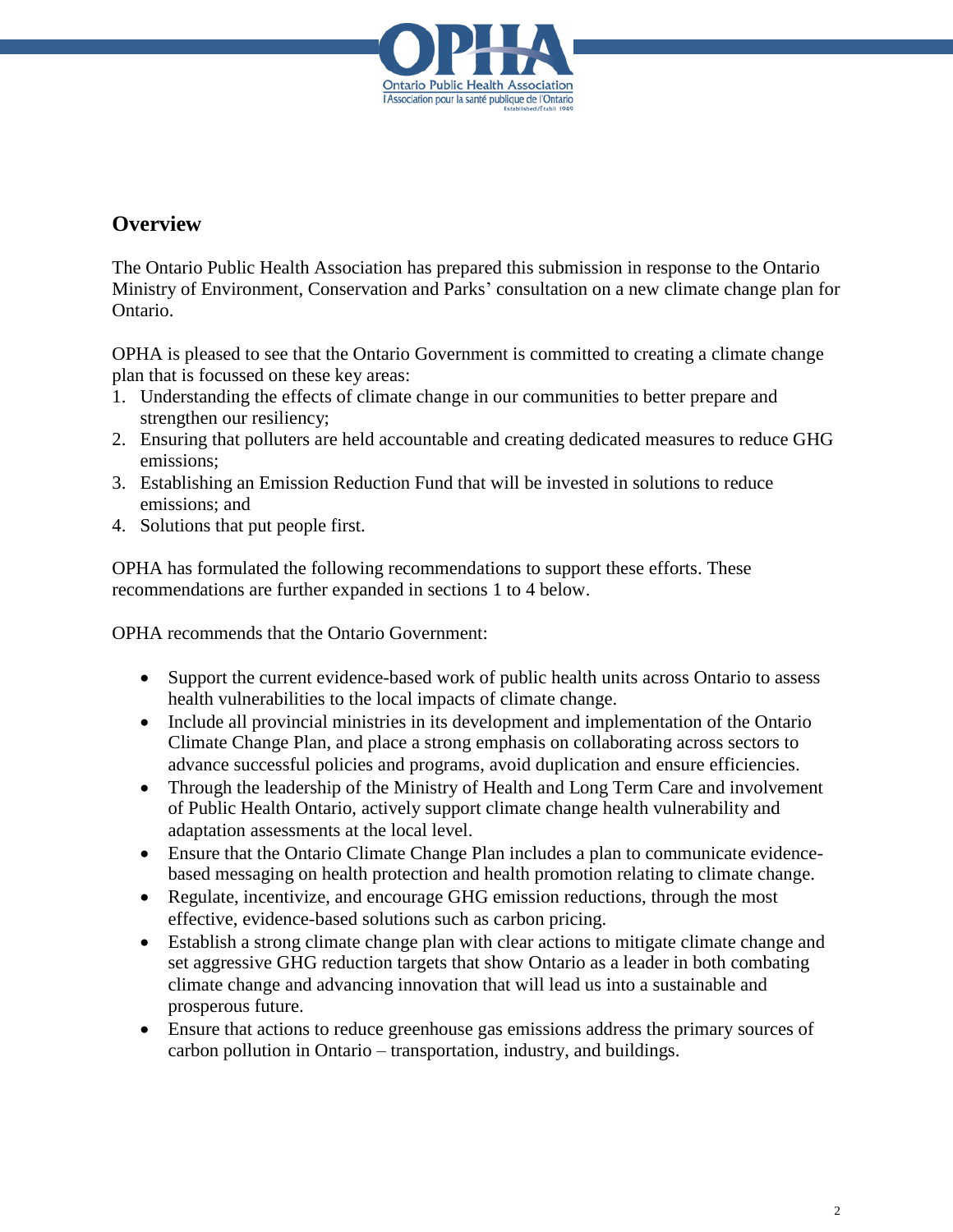

- Report annually on the progress of the government's climate change policy, in terms of GHG emission reductions relative to targets established, measures, actions and programs to adapt to climate change, and supports provided to vulnerable Ontarians.
- Direct the Emission Reduction Fund towards programs that further reduce greenhouse gas emissions and have multiple health, environmental and economic co-benefits.
- In developing and implementing a climate change plan for Ontario, give priority consideration to the multiple ways in which the health and well-being of Ontarians will be impacted by climate change.
- Consider ecosystem health and its linkages to human health when developing and implementing climate change actions.

# **1. Understanding the Effects of Climate Change on the Health of our Communities to Better Prepare and Strengthen our Resiliency**

**OPHA recommends that the Ontario Government support the current evidence-based work of public health units across Ontario to assess health vulnerabilities to the local impacts of climate change.** Combined with the efforts of local municipalities, conservation authorities, businesses, institutions and community stakeholders, these climate change vulnerability and adaptation assessments are an effective and efficient way of prioritizing actions and allocating resources where they are most needed.

There is well documented scientific evidence on the health impacts of climate change. Climate change has contributed to an increase in heat-related mortality and morbidity and expanded the range of vector-borne diseases (e.g. Lyme Disease and West Nile Virus). Wildfires and extreme heat can increase concentrations of air pollutants that contribute to and exacerbate cardiovascular and respiratory disease. Flooding and other extreme weather events are increasingly recognized as a factor that contributes to negative mental health outcomes. These are just a few examples of the health impacts of climate change.

Costs to the health care system from these and other climate related health impacts will continue to increase unless urgent action is taken to mitigate and adapt to climate change. OPHA is especially concerned that climate change may worsen existing health inequities by increasing the health burden on the already vulnerable groups such as children, seniors, the chronically ill, low income and homeless, and disabled people.

Recent events such as the extreme temperatures that Ontario experienced this past summer, the increasing number and extent of forest fires, tornadoes and other wind events, toxic algal blooms in surface water, and the damage from heavy rainfall and flood events illustrate that climate change is already having a severe and widespread health and economic impact on Ontarians.

To get a better understanding of the extent of these impacts on local populations, public health units across Ontario are conducting climate change vulnerability assessments, engaging a wide range of community stakeholders, gathering data and monitoring trends in climate change and associated human health impacts. Recognizing that climate change will impact our most vulnerable populations, health units are including a health equity assessment in addressing climate change health impacts. "Health equity means that all people can reach their full health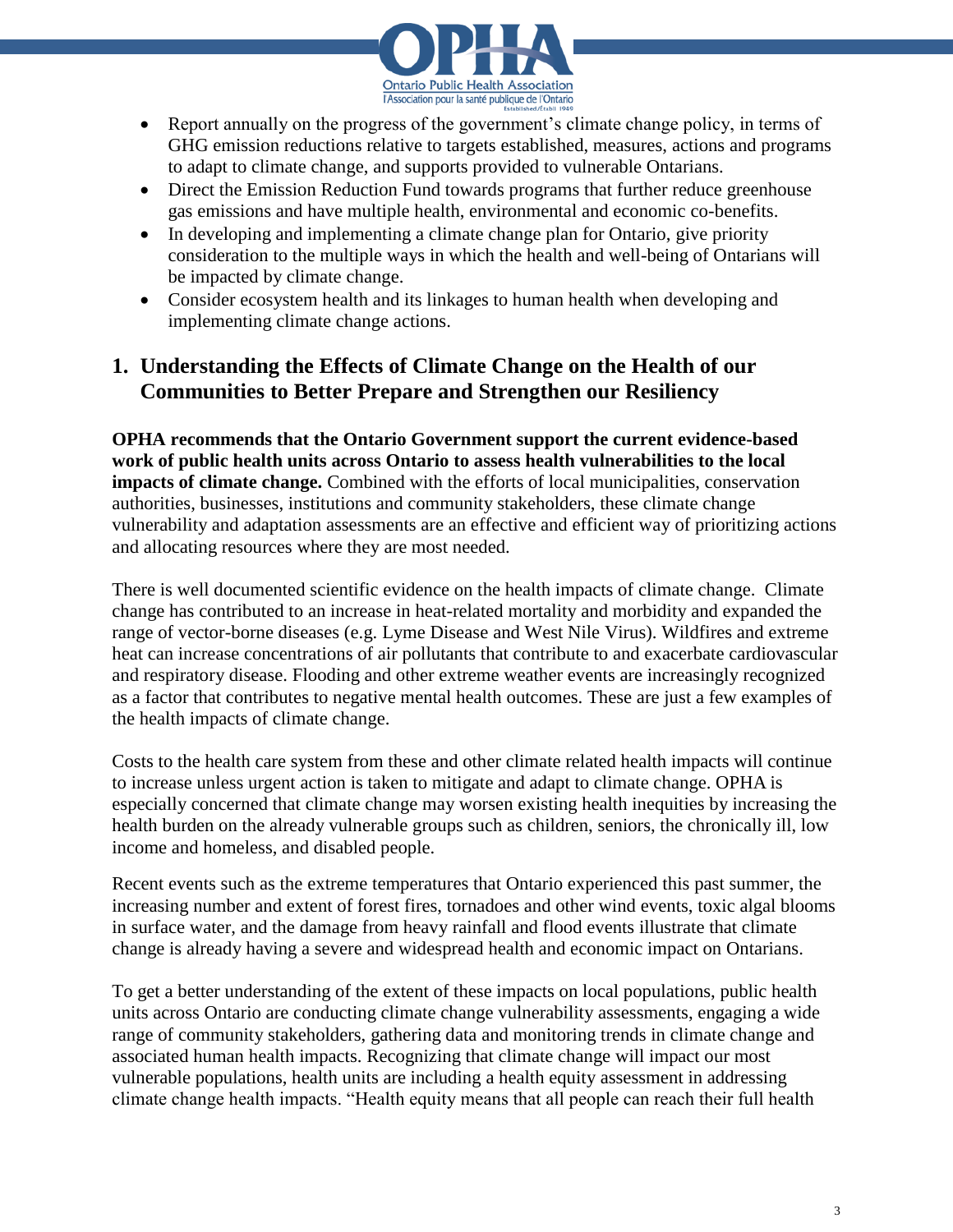

potential and are not disadvantaged from attaining it because of their race, ethnicity, religion, gender, age, social class, socioeconomic status or other socially determined circumstance" (Ontario Ministry of Health and Long-term Care, Ontario Public Health Standards, 2018).

The work of local public health units and those of various local agencies including municipalities, conservation authorities, businesses and institutions will be instrumental in helping individuals, communities, businesses and local governments prepare for and adapt to the impacts of climate change. The Provincial Government's support for these collaborative climate change adaptation efforts is vital and urgently needed as we increasingly experience climate change health impacts across Ontario.

OPHA recommends that the Ontario Climate Change Plan include all provincial ministries in its development and implementation, and that the province place a strong emphasis on collaborating across sectors to advance successful policies and programs, avoid duplication and ensure efficiencies.

**OPHA also recommends that the Ministry of Health and Long Term Care, with the support of Public Health Ontario, actively support climate change health vulnerability and adaptation assessments at the local level by conducting/coordinating province-wide research that can inform local assessments, encourage data collection and data sharing and ensure that the Ontario Climate Change Plan includes a plan to communicate evidencebased messaging on health protection and health promotion relating to climate change.**

# **2. Ensuring Polluters are Held Accountable and Creating Dedicated Measures Reduce Greenhouse Gas Emissions**

**OPHA recommends that the Ontario Government regulate, incentivize, and encourage GHG emission reductions, through the most effective, evidence-based solutions such as carbon pricing.** The Ontario Government needs to institute a regime that ensures polluters pay and that innovative sustainable technologies are supported across Ontario. In addition, Ontario's most vulnerable populations (e.g. low-income Ontarians) need to not only be protected but benefit, either through tax breaks, rebates, transfer payments or other mechanisms. The implementation of a revenue neutral carbon tax, as experience in British Columbia shows, can provide an incentive to reduce carbon emissions without resulting in an increase in the overall level of taxation.

The polluter pay approach ensures that those who produce pollution should bear the cost of the health and environmental damage created by that pollution. The evidence is clear that carbon pollution has an enormous cost and burden on our health, our environment and our economy. Regulating carbon pollution while at the same time supporting businesses to find cost effective ways of reducing emissions can achieve significant results in Ontario's efforts to address climate change and support sustainable ways of living. By putting a direct or indirect price on climate pollution, the Ontario Government can help advance efforts to achieve a strong, clean economy – supporting innovative solutions, realizing cost savings for businesses, and creating valuable and meaningful jobs for Ontarians.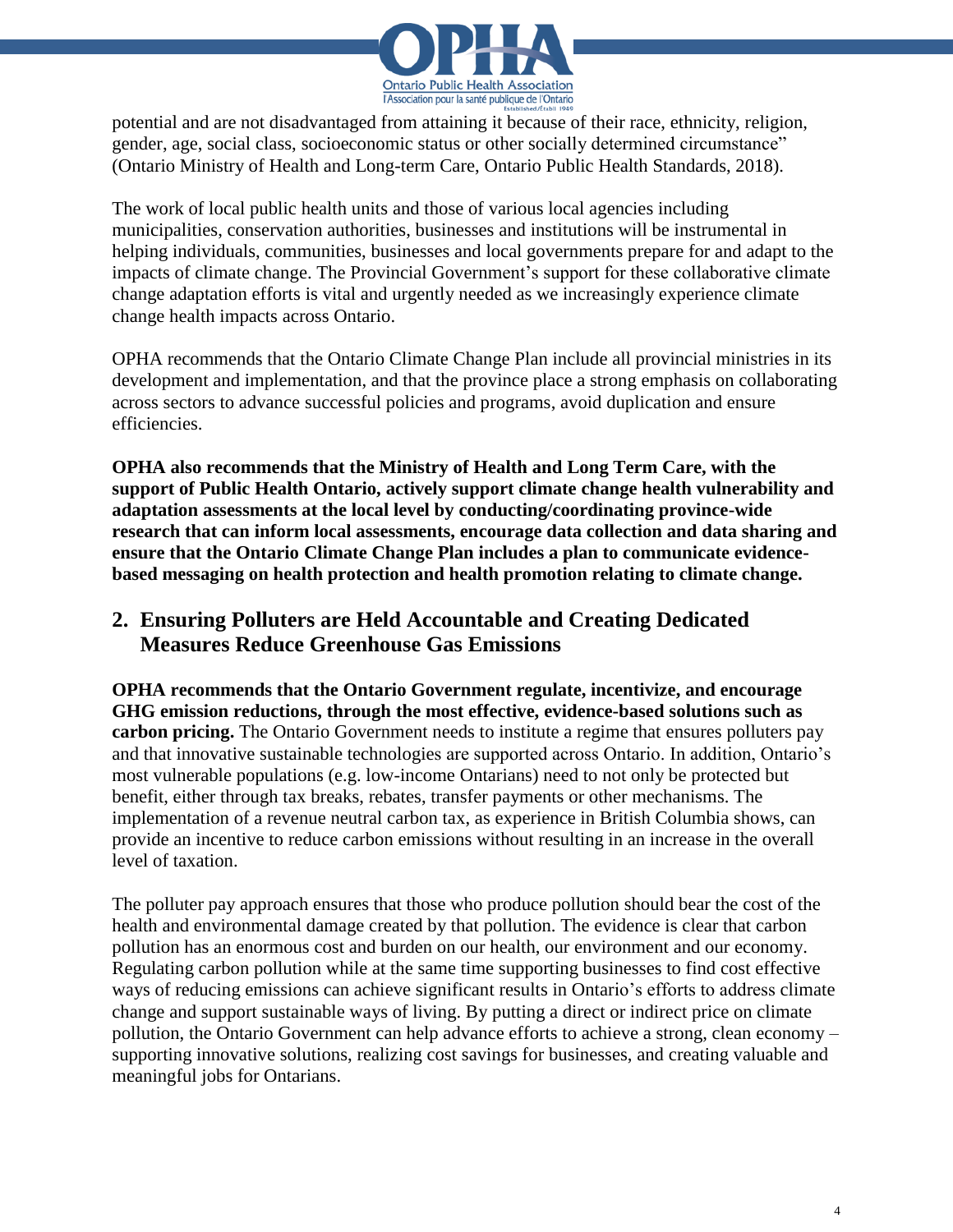

**OPHA urges the Ontario Government to establish a strong climate change plan with clear actions to mitigate climate change and set aggressive GHG reduction targets that show Ontario as a leader in both combating climate change and advancing innovation that will lead us into a sustainable and prosperous future**. The targets for GHG emission reductions must be science-based in order to limit global temperature increases to 2°C, the threshold that the United Nations Intergovernmental Panel on Climate Change has identified as necessary for "avoiding catastrophic climate change." To be effective, the targets must be backed by strong, sector-specific actions that provide a clear explanation of how each action will achieve the stated results.

It is crucial that actions to reduce greenhouse gas emissions address the primary sources of carbon pollution in Ontario – transportation, industry, and buildings. The transportation sector is the largest contributor to Ontario's GHG emissions at 35%, followed by industry at 30%, buildings 21%, agriculture 8%, waste 4% and electricity at 3%. (*Environmental Commissioner of Ontario – 2018 Greenhouse Gas Emissions Progress Report)*.

**OPHA also recommends that the Ontario Government report annually on the progress of the government's climate change policy, in terms of GHG emission reductions relative to targets established, measures, actions and programs to adapt to climate change, and supports provided to vulnerable Ontarians**. An effective, accountable Climate Change Plan needs to include indicators, including health indicators, that are tracked over time and publicly reported.

## **3. Establishing an Emission Reduction Fund that will be Invested in Solutions to Reduce Emissions**

**OPHA urges the Ontario Government to direct the Emission Reduction Fund towards programs that further reduce greenhouse gas emissions and have multiple health, environmental and economic co-benefits – programs related to public transit, green infrastructure, energy efficiency, renewable energy projects, energy retrofits at hospitals, social housing and schools, active and sustainable transportation, including cycling infrastructure, and upgrades and replacements to public infrastructure.** Examples of health co-benefits include: protection from UV radiation and extreme heat, reduced air pollutant emissions and fossil fuel consumption, reduced risk of injury, increased physical activity and active transportation and promotion of a healthier diet. An Emission Reduction Fund that is used to support individuals, agencies, businesses and communities to further reduce carbon pollution can create a healthier, sustainable and more equitable Ontario for all.

Investing in a low carbon economy makes good business sense. The International Energy Agency estimates we need \$10.5 trillion in incremental investment globally in low-carbon energy technologies and energy efficiency across all sectors including power, transport, buildings and industrial sectors by 2030. This presents a significant growth opportunity to Ontario's economy.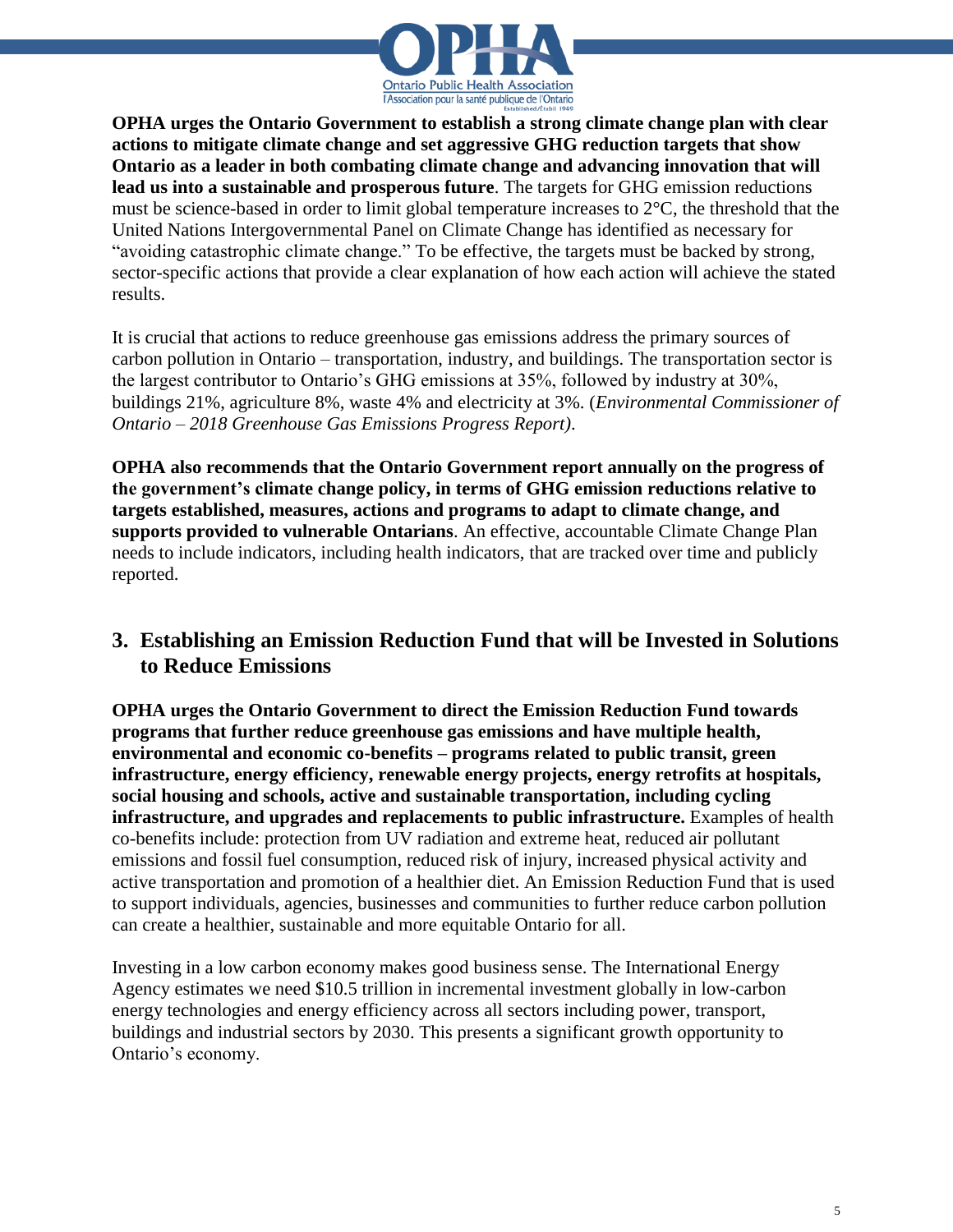

An emissions reduction fund can also support communities to better adapt to climate change. Investment in and funding for solutions is needed to reduce future health and costs of adaptation. Damage to public infrastructure, homes, buildings, properties and natural resources has caused huge economic losses to individuals, businesses and government. The severe rainstorm in July 2013 has been described as the most expensive natural disaster in Ontario's history with an estimated flood and property damage of \$940 million in Toronto alone. Corporations, small businesses, and municipalities are increasingly recognizing potential liabilities and the costs of inaction. The National Round Table on the Environment and the Economy estimated that the economic costs of climate change in Canada will rise from about \$5 billion annually in 2020 to between \$21 and \$43 billion by 2050. Helping individual Ontarians better understand and protect themselves from climate change health impacts such as extreme heat, vector-borne diseases, air pollution, flooding and other extreme weather events will go a long way to improving health and reducing health-care costs.

## **4. Solutions that put People First – Prioritizing Health and Health Equity in Climate Change Planning**

**In developing and implementing a climate change plan for Ontario, OPHA urges the Provincial Government to consider, as a number one priority, the multiple ways in which the health and well-being of Ontarians will be impacted by climate change**. Monitoring and measuring climate change health impact trends over time will help ensure that the Ontario Government is putting people first. As noted earlier, climate change is associated with increasing incidence of heat-related morbidity and mortality, increasing cardiovascular and respiratory impacts from poor air quality, spread of vector-borne diseases, risks associated with food and water contamination, morbidity and mortality associated with extreme weather events, as well as mental health impacts of emergencies and disasters. The cost to the health care system of these health impacts, in turn, impacts our economy. Populations that are healthy, secure and prepared are more resilient to the impacts of climate change, and able to contribute to a healthy, sustainable economy.

OPHA believes that climate change is one of the greatest public health challenges of our century and it is imperative to act now. While all segments of the population are affected, climate change impacts can exacerbate existing health inequalities. Research indicates that sub-populations who will be disproportionately impacted include those who already experience poor health outcomes compared to Provincial averages, as well as marginalized and vulnerable groups such as children, seniors, low income and homeless, and disabled people.

#### **OPHA recommends that the Ontario Government consider ecosystem health and its linkages to human health when developing and implementing climate change actions**.

OPHA recognizes that the health of the ecosystems on which all species rely is under threat from climate change and extreme weather events. A 2017 report prepared by EcoHealth Ontario for the Ontario Biodiversity Council describes conserving biodiversity as a public health imperative and the impacts of biological diversity, climate change and social change on human health and well-being. Climate change threatens Ontario's biodiversity while biodiversity improves Ontario's resilience and adaptability to climate change.